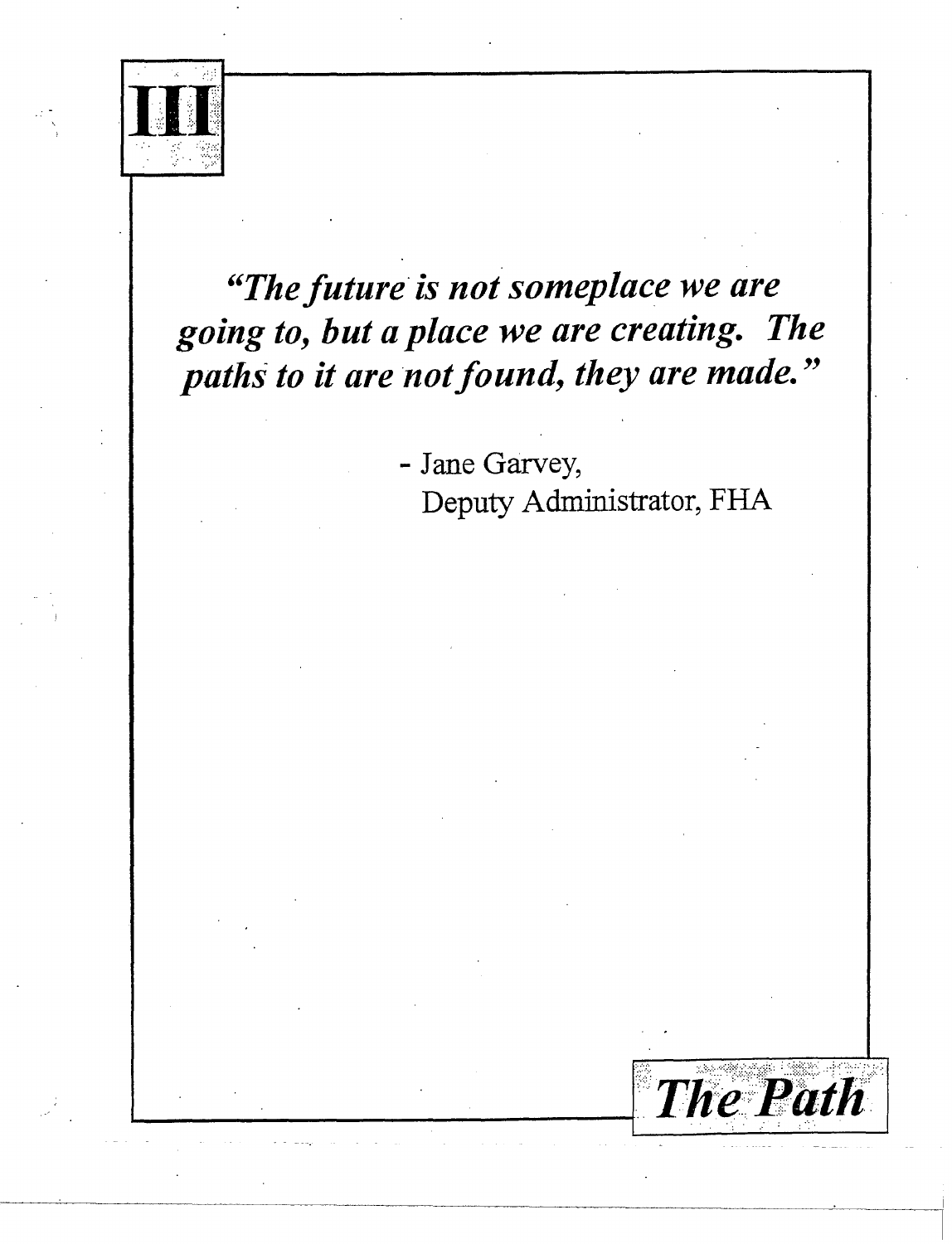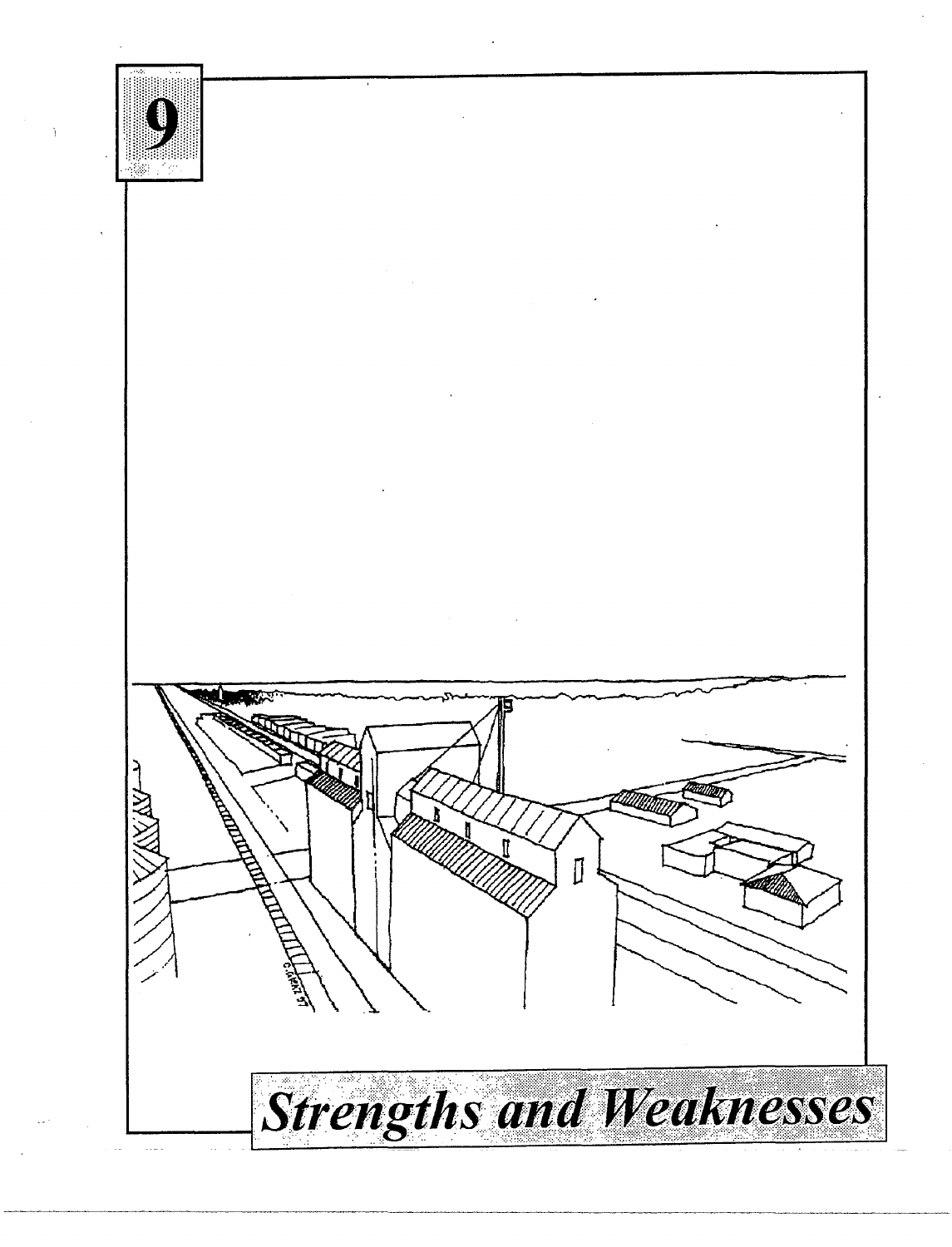# **Strengths and Weaknesses**

## INTRODUCTION

The process of identifying a community's strengths, weaknesses, opportunites, and threats often is referred to as SWOT analysis. This process provides valuable information for planning the community's future, as it focuses attention on preserving strengths, overcoming weaknesses, taking advantage of opportunities, and minimizing threats. The effective utilization of information generated by a SWOT analysis results in policies that make the community more viable and prosperous.

## METHODOLOGY

Information collected during focus-group meetings, as well as information generated by the studies discussed in *this* plan, forms the *)* basis of the SWOT analysis. Understanding the functions of a particular community largely depends on understanding the different perspectives of its citizens. Therefore, interacting with residents and *listening* to what they have to say is important.

Once information derived from both the focus-group sessions and the studies is categorized into SWOT classifications, the basis is provided for making recommendations to the city. Those recommendations, including a list of what is believed to be the top five issues facing the City of St. Marys, are summarized in the final chapter of this plan.

Because much of the information was gathered as part of independent studies and, thus, independent inventories, some duplication is evident in this chapter. However, it is important to note that some issues may be viewed as both potentially beneficial and detrimental to the community, the determining factor being the action taken.

## SWOT ANALYSIS

#### *Strengths*

Two questions generate discussion that leads to the determination of a ·community's strengths:



#### *Chapter Sections:*

- *Introduction*
- *Methodology*
- *SWOT Analysis -Strengths -Weaknesses* 
	- *-Opportunities*
	- *-Threats*

*Understanding the functions of a particular community largely depends on understanding the different perspectives of its citizens.* 

#### *Strengths:*

*What are the advantages of the community?* 

*What does the community do well?* 

STRENGTIIS AND WEAKNESSES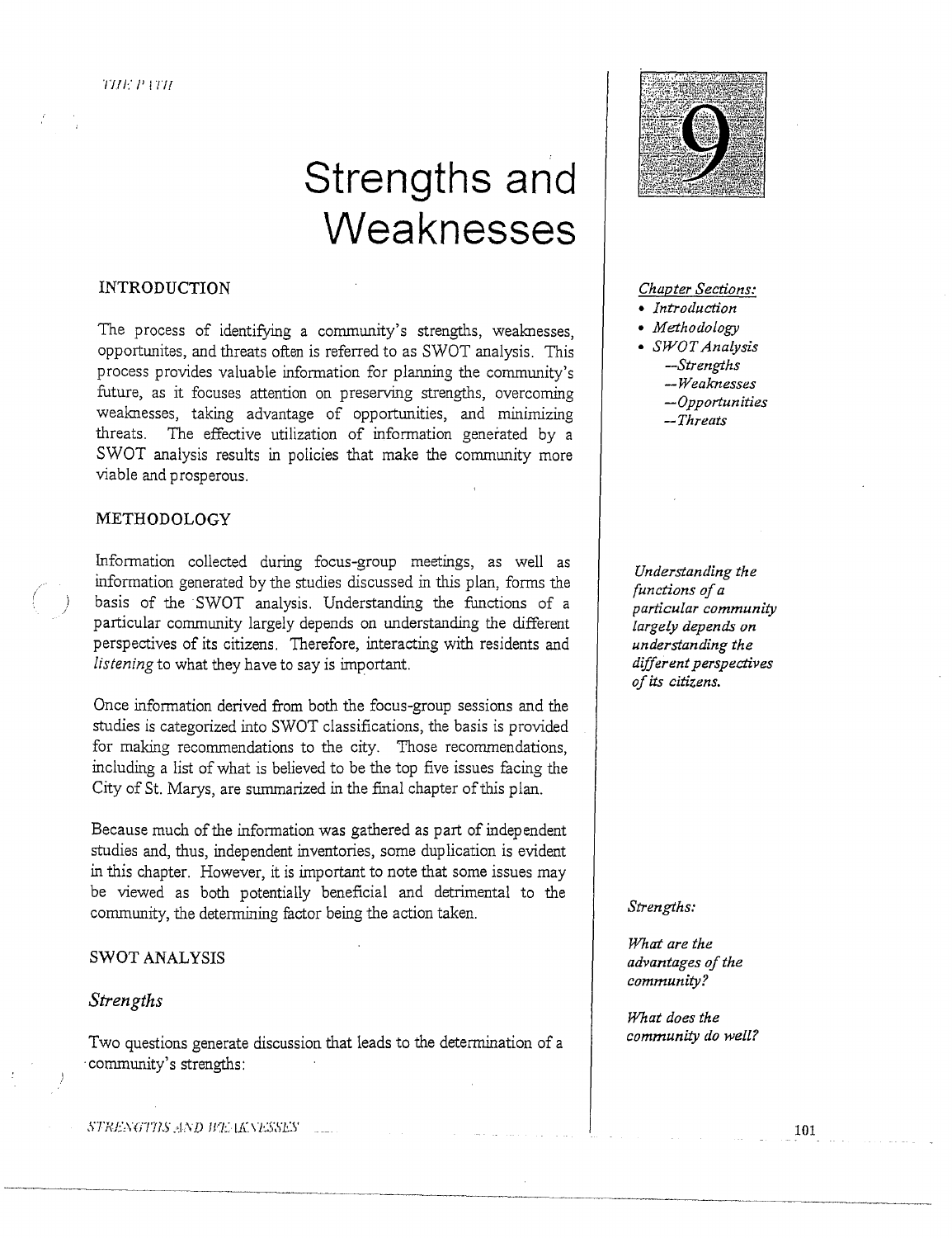;(::;~-:-*....*  (/

- What are the advantages of the community?
- What does the community do well?

The following items summarize the strengths of St. Marys.

Community Pride. The pride that the City of St. Marys has is seen not only by its citizens but also by those who pass through the community. The cleanliness of the city and the appearances of residential structures provide evidence of this pride.

Friendly Environment. The size of the city allows most residents to know one another by name. In addition, many residents have family ties to the city and have remained in the area to be close to family members. Others, however, have moved to the community because they believe that St. Marys provides a good environment in which to start a family or raise children.

Location. St. Marys is a community that still has a small-town atmosphere, yet the larger communities of Manhattan and Topeka are easily accessible and provide employment and shopping opportunities at for residents of St. Marys. The city's location allows residents to live in a city with "small-town charm" but still have access to the amenities of urban areas.

Diverse Employers. The city has a strong and diverse core of major employers, such as Bayer Stone, Custom Wood Products, Farmer's Union CO-OP, St. Mary's Academy, St. Marys Health Center, Telecommunications Research Associates, and Unified School District 321. This diversity provides a solid foundation on which to build a promising economic future.

Agriculture. As the city continues to grow, agriculture may play a smaller role in the economy, but the region currently maintains a strong agricultural base. Part of this base is rich agricultural land and access to profitable agricultural services.

Education. Education is an important element of the community. The city not only has quality public-school facilities, but it also is served by a private institution, St. Mary's Academy. Both the public and private systems are widely supported by residents of the city.

Recreation and the Arts. The facilities available to residents for recreation activities--such as the swimming pool, the miniature and municipal golf courses, the baseball diamonds, and the city playgrounds--all contribute to a quality recreation system. addition, the city recently has implemented a summer recreation program for children of elementary- and middle-school ages.

*St. Marys is a community that still has a small-town atmosphere, where most residents know one another by name.* 

*Both the public and private education systems are widely supported by residents of the city.* 

STRENGTHS. AND WEAKNESSES

102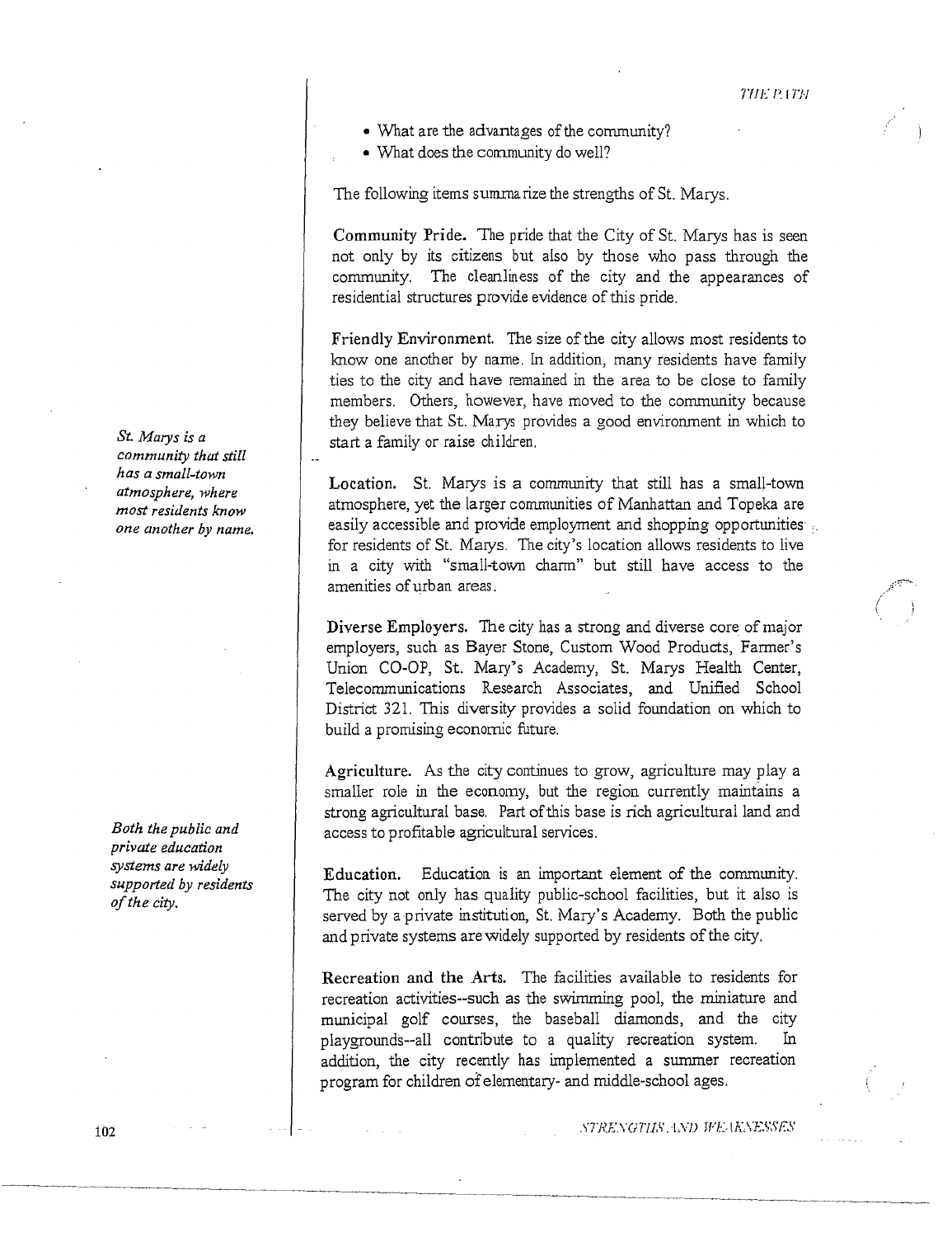#### THE PATH

The city also benefits from the museum located at the Indian Pay Station and from monuments such as the Viemam War Memorial and the World War I Memorial Arch. In addition, the city offers several local events, such as the Independence Day celebration, arts and crafts festivals, summer sports activities, and Oregon Trail Days.

Medical Care. St. Marys offers a variety of regular and home health care services for its residents. Included among these services is the extensive operation provided by St. Marys Health Center.

Safety. Citizens of St. Marys comment about the safety of their city, a feature that contributes to a positive sense of community.

## *Weaknesses*

The following questions are asked of citizens to determine the weaknesses of their community:

- What about the community could be improved?
- What is done poorly in the community?

The answers to these questions are discussed below.

Employment. A major concern of the residents of St. Marys is related to job opportunities. With a growing population, citizens fear that not enough jobs are available within the community. While the future of a municipality depends upon many things, one of the most important is the creation of jobs. In order for St. Marys to become amore attractive area for employment, community officials need to market the available spaces in the city's industrial park and make a commitment to support established businesses and industries.

Shopping Habits. St. Marys' proximity to Hypermart and Westridge Mall in Topeka and to Manhattan Town Center makes shopping opportunities outside of St. Marys easily accessible. The availability of goods and services in nearby cities results in "leakage" that robs the community of much of its potential revenue. To keep residents shopping in St. Marys, local businesses could work together by utilizing cooperative marketing strategies and promotions, and the Chamber of Commerce could be strengthened to enhance business activities within the city.

Traffic and Parking. The City of St. Marys experiences heavy traffic on its main business corridor, U.S. Highway 24. While this highway may act as a magnet to bring people to. the community, it also acts as a safety hazard for those who shop in the downtown area.

STRENGTHS AND WE UNESSES

*St. Marys offers a variet:y of regular and home health care services for its residents.* 

#### *Weaknesses:*

*What about the community could be improved?* 

*What is done poorly in the community?* 

*With a growing population, citizens fear that not enough ;obs are available within the community.* 

103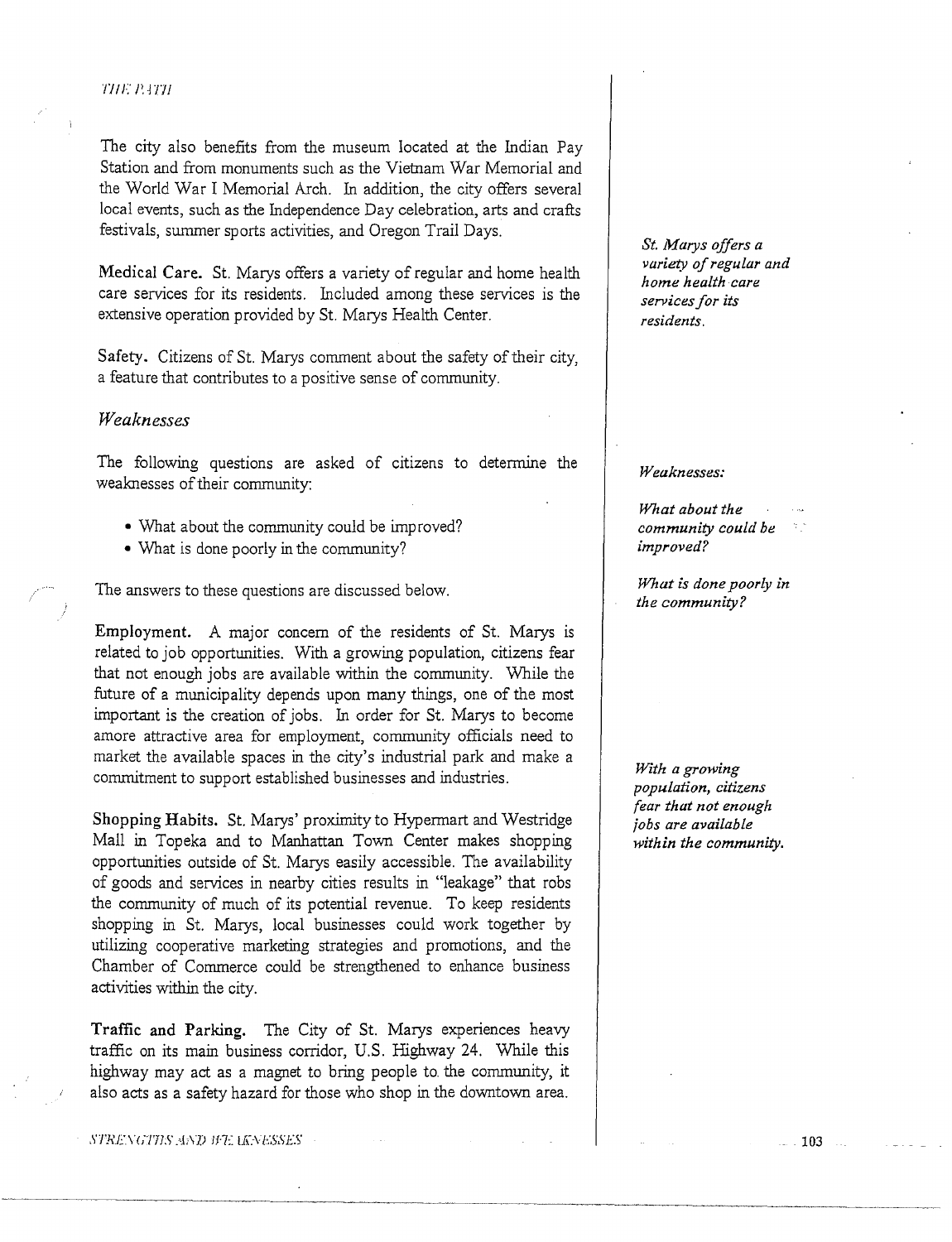(

In order to alleviate this safety concern, the visibility of pedestrian crossings along U.S. 24 should be improved and speed limits should be enforced by local law enforcement officers. Parking also is a problem identified by many individuals within the community. Therefore, existing parking regulations (two-hour time limit) should be enforced.

Housing. Due to the lack of available vacant lots zoned for residential property, home prices in the St. Marys community are relatively high when compared to the rest of the area. Therefore, there is a need for quality, affordable rental housing. Also, new areas for housing development should be identified in the city and the ETZ to alleviate congestion in older areas of town and to provide persons with more housing choices.

Youth Concerns. Citizens are concerned about the availability of activities for the youth of the community. This issue requires attention because a large portion of the city's population consists of school-age children. Community officials may wish to consider the establishment of a community center as a place for the youth to . congregate.

### *Opportunities*

The opportunities available to a community may be identified by asking the following questions:

- What are the most promising opportunities for the community?
- What interesting trends do you notice in the city?

The following discussion summarizes St. Marys' opportunities. Good Location. The city can use its location between Topeka and Manhattan to its advantage when attracting businesses to the area. In addition, St. Marys is easily accessible via U.S. Highway 24, Kansas Highway 63, and the Union Pacific Railroad, and it is just minutes from Interstate 70.

Business Park. The city has an industrial park with vacant lots on which to build. This provides St. Marys with an opportunity to attract new businesses and, therefore, new jobs to the community.

Housing Demand. The market for housing in St. Marys is strong, as indicated by high turnover rates for residential structures. Projections indicate a need for additional housing because the city will have a deficit after the year 2000. Therefore, all vacant residential lots should be utilized to their potential, as should all existing infill sites.

*A community center would provide a place for the youth to congregate.* 

#### *Opportunities:*

*What are the most promising opportunities for the community?* 

*What interesting trends do you notice in the cii:y?*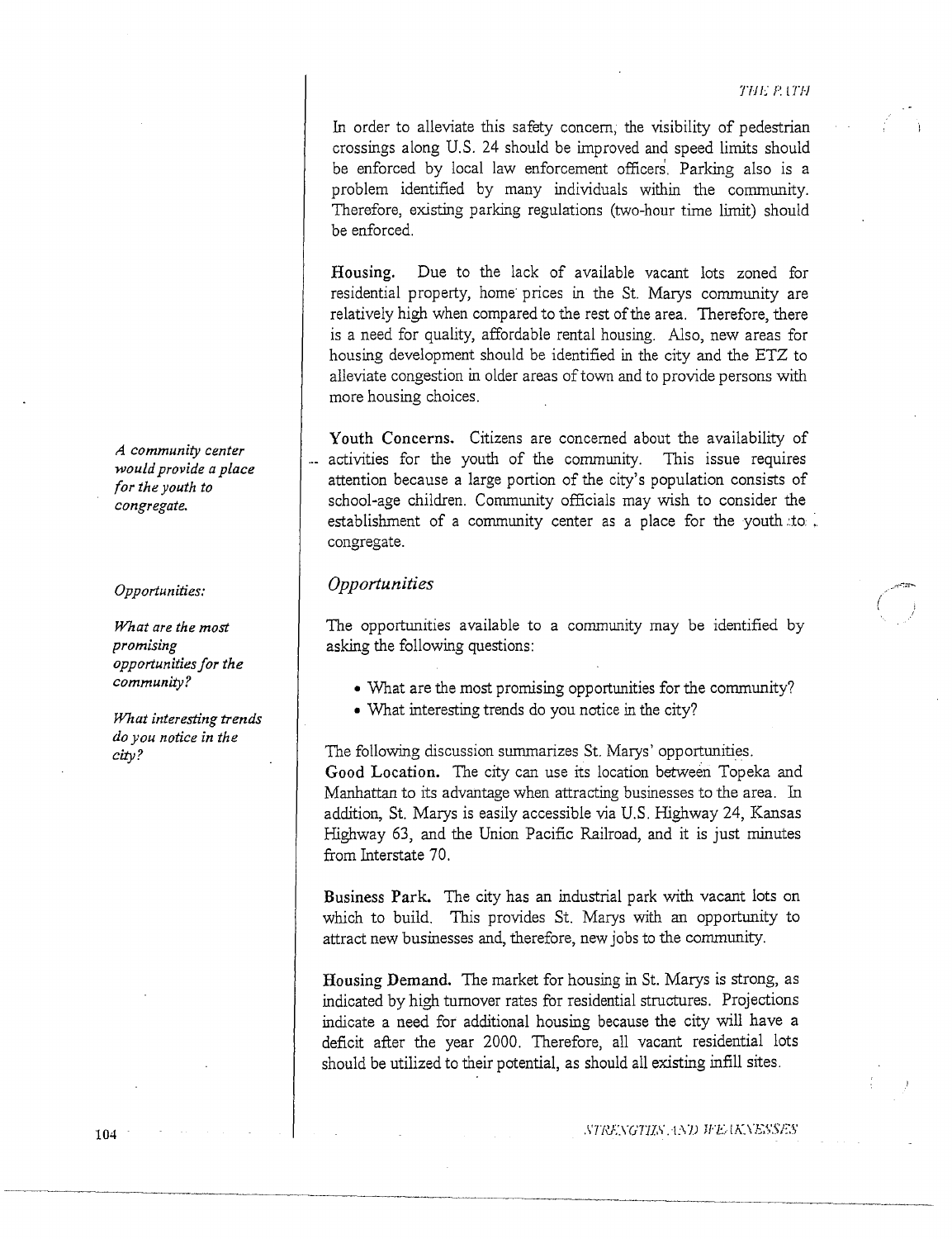#### n1r p.1 *rn*

Golf Course. A public golf course in a community the size of St. Marys is relatively unique and provides another feature to attract people to the city. Due to the fact that another golf course is located in Wamego, the City of St. Marys should ensure that the condition of its course is comparable and that its fees are competitive.

Community Festivals and Celebrations. Festivals and celebrations attract visitors to St. Marys and provide local residents with opportunities to become involved in their community. These events could be expanded or otherwise enhanced to generate additional attention and revenue for the community.

## *Threats*

The following questions generate discussion about threats to the community:

- What are the obstacles encountered by the city?
- How well does the city compete with nearby communities?
- Is changing technology threatening the city?

Threats to St. Marys are listed below.

Business Environment. Businesses in cities such as Topeka, Manhattan, and Wamego provide competition for businesses in St. Marys, so it is important that local businesses try to offer their products at competitive prices. It also is important that the City of St. Marys attract additional industrial and commercial businesses to the community. The community should encourage businesses in underrepresented sectors, and it should attempt to expand in the areas of communications, manufacturing, and wholesale trade in order to increase the tax base while adding spin-off and other compatible businesses to the city.

Annexation. In regard to expansion, the City of St. Marys is somewhat limited by geographic features and political boundaries. However, given the fact that its population is projected to increase, it is likely that the city will find it necessary to annex additional land. Expansion of the city should be done in a manner that promotes compact development and discourages sprawl. In other words, efforts should be made to keep the city a "walking" community in which all points are reachable by foot. Compact development not only creates the likelihood of a cohesive community, but it also minimizes infrastructure costs .

*The condition of the golf course should be comparable to, and fees must be competitive with, the course in Wamego.* 

*Threats:* 

*What are the obstacles encountered by the city?* 

*How well does the city compete with nearby •* . *communities?* 

*Is changing technology threatening the city?* 

#### $\label{eq:str} \begin{split} STRENGTTIS~AND~HE~lKNESES. \end{split}$